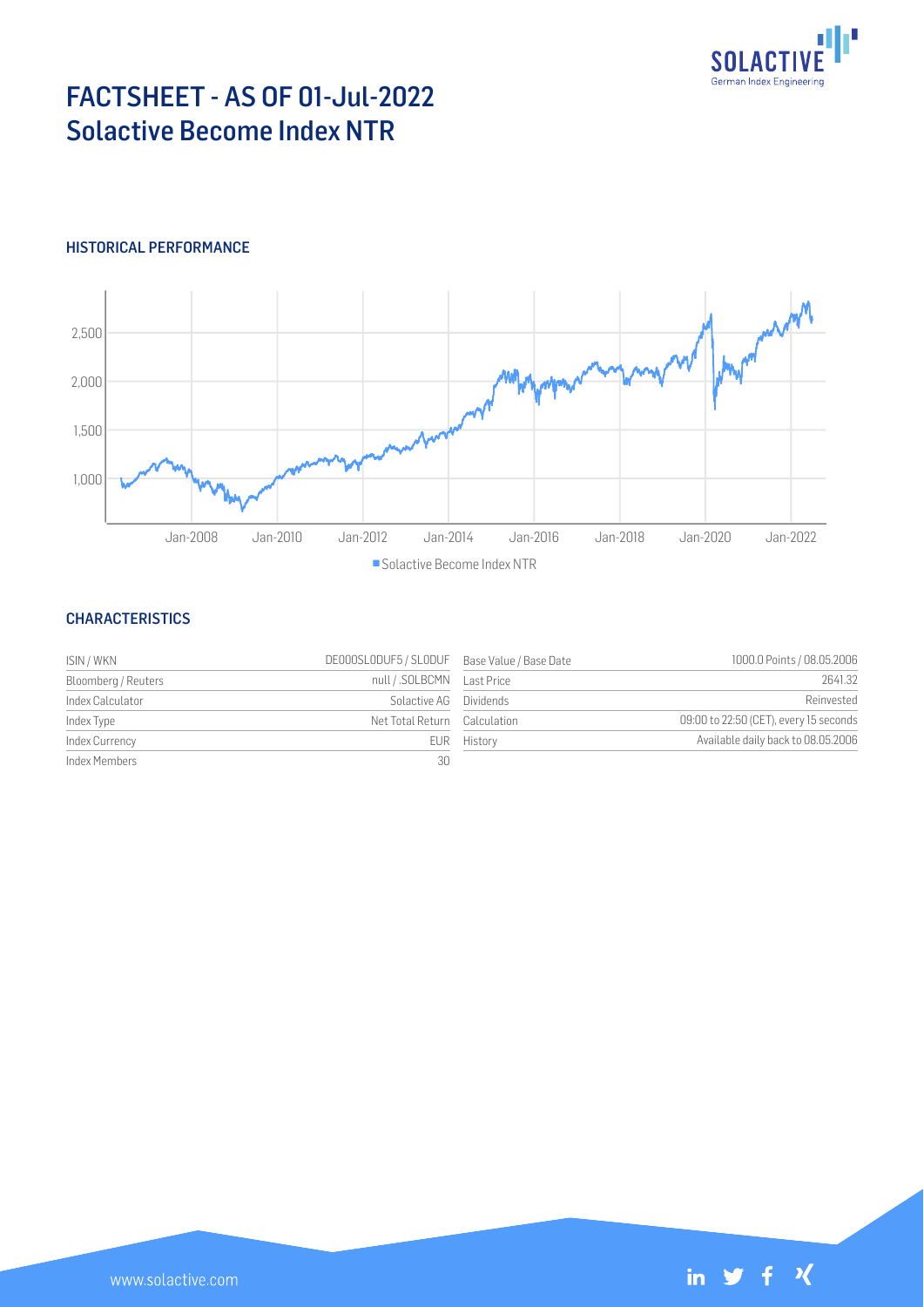

# FACTSHEET - AS OF 01-Jul-2022 Solactive Become Index NTR

# **STATISTICS**

| EUR                | 30D       | 90D       | 180D      | 360D                  | YTD       | Since Inception       |
|--------------------|-----------|-----------|-----------|-----------------------|-----------|-----------------------|
| Performance        | $-5.55\%$ | $-2.35%$  | $-0.75\%$ | 6.16%                 | $-0.75%$  | 164.13%               |
| Performance (p.a.) |           |           |           |                       |           | 6.20%                 |
| Volatility (p.a.)  | 14.43%    | 12.04%    | 12.43%    | 10.76%                | 12.39%    | 15.21%                |
| High               | 2799.27   | 2823.50   | 2823.50   | 2823.50               | 2823.50   | 2823.50               |
| Low                | 2599.84   | 2599.84   | 2549.17   | 2460.53               | 2549.17   | 658.71                |
| Sharpe Ratio*      | $-3.43$   | $-0.72$   | $-0.07$   | 0.64                  | $-0.07$   | 0.45                  |
| Max. Drawdown      | $-7.12\%$ | $-7.92\%$ | $-7.92%$  | $-7.92\%$             | $-7.92\%$ | $-45.53%$             |
| VaR 95 \ 99        |           |           |           | $-17.8\%$ \ $-29.4\%$ |           | $-22.1\%$ \ $-43.2\%$ |
| CVaR 95 \ 99       |           |           |           | $-26.2\%$ \ $-39.9\%$ |           | $-37.2\%$ \ $-65.2\%$ |

\* Up to 31 December 2021, ex-post Sharpe ratios use as input for the risk free rate term the London Inter-Bank Offered rates in the respective currencies of the index and at a term equal to the observation period. From 3 J 2022 onwards, Sharpe ratios will be / are calculated using as reference risk free rate input the overnight replacement rate for these currencies, namely SONIA (for GBP), SOFR (for USD) and EURIBOR Overnight (for EUR).

#### COMPOSITION BY CURRENCIES



## COMPOSITION BY COUNTRIES



# TOP COMPONENTS AS OF 01-Jul-2022

| Company               | Ticker               | Country        | Currency   | Index Weight (%) |
|-----------------------|----------------------|----------------|------------|------------------|
| GILFAD SCIENCES INC   | GILD UW Equity       | US             | <b>USD</b> | 5.15%            |
| <b>TELENOR ASA</b>    | TEL NO Equity        | N <sub>0</sub> | <b>NOK</b> | 4.73%            |
| TAKEDA PHARMACEUTICAL | 4502 JT Equity       | JP             | JPY        | 4.55%            |
| NATIONAL GRID PLC     | NG/LN Equity         | GB             | GBP        | 4.26%            |
| HASEKO CORP ORD       | 1808 JT Equity       | JP             | <b>JPY</b> | 4.26%            |
| UNILEVER PLC          | ULVR LN Equity       | GB             | GBP        | 4.12%            |
| FDISON INTERNATIONAL  | EIX UN Equity        | US             | <b>USD</b> | 4.06%            |
| KRAFT HEINZ CO/THE    | <b>KHC UW Equity</b> | US             | <b>USD</b> | 4.06%            |
| <b>BOUYGUES SA</b>    | EN FP Equity         | FR             | <b>EUR</b> | 4.04%            |
| DANONE SA             | <b>BN FP Equity</b>  | FR             | <b>EUR</b> | 3.89%            |